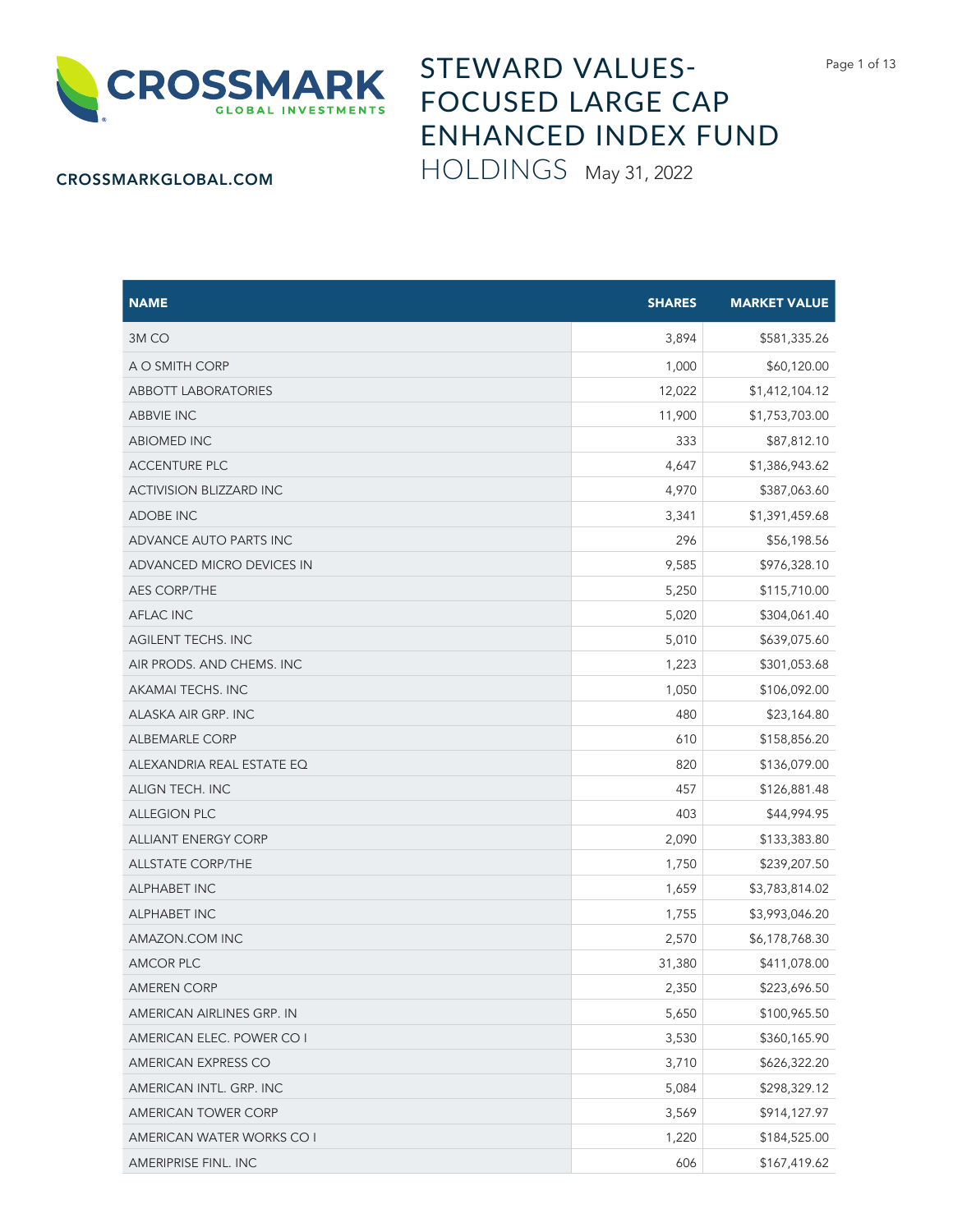| <b>NAME</b>                      | <b>SHARES</b> | <b>MARKET VALUE</b> |
|----------------------------------|---------------|---------------------|
| AMERISOURCEBERGEN CORP           | 2,110         | \$326,606.90        |
| <b>AMETEK INC</b>                | 1,590         | \$193,137.30        |
| AMGEN INC                        | 4,288         | \$1,100,901.12      |
| <b>AMPHENOL CORP</b>             | 4,350         | \$308,241.00        |
| <b>ANALOG DEVICES INC</b>        | 2,948         | \$496,443.20        |
| <b>ANSYS INC</b>                 | 1,253         | \$326,231.08        |
| <b>ANTHEM INC</b>                | 2,920         | \$1,488,061.20      |
| <b>AON PLC</b>                   | 1,351         | \$372,430.17        |
| <b>APA CORP</b>                  | 2,110         | \$99,191.10         |
| <b>APPLE INC</b>                 | 90,854        | \$13,522,709.36     |
| <b>APPLIED MATS. INC</b>         | 7,180         | \$842,142.20        |
| <b>APTIV PLC</b>                 | 2,940         | \$312,345.60        |
| ARCHER-DANIELS-MIDLAND CO        | 4,000         | \$363,280.00        |
| ARISTA NETWORKS INC              | 1,454         | \$148,715.12        |
| ARTHUR J GALLAGHER & CO          | 1,360         | \$220,238.40        |
| <b>ASSURANT INC</b>              | 370           | \$65,375.30         |
| AT&T INC                         | 50,620        | \$1,077,699.80      |
| <b>ATMOS ENERGY CORP</b>         | 1,280         | \$148,876.80        |
| <b>AUTODESK INC</b>              | 2,250         | \$467,437.50        |
| <b>AUTOMATIC DATA PROCESSING</b> | 3,600         | \$802,584.00        |
| <b>AUTOZONE INC</b>              | 131           | \$269,814.15        |
| <b>AVALONBAY COMMUNITIES INC</b> | 699           | \$145,364.04        |
| <b>AVERY DENNISON CORP</b>       | 540           | \$93,182.40         |
| <b>BAKER HUGHES CO</b>           | 6,429         | \$231,315.42        |
| <b>BALL CORP</b>                 | 5,080         | \$360,121.20        |
| <b>BANK OF AMERICA CORP</b>      | 45,059        | \$1,676,194.80      |
| <b>BANK OF NEW YORK MELLON C</b> | 5,421         | \$252,672.81        |
| <b>BATH &amp; BODY WORKS INC</b> | 1,710         | \$70,144.20         |
| <b>BAXTER INTL. INC</b>          | 4,920         | \$374,166.00        |
| BECTON DICKINSON AND CO          | 2,166         | \$554,062.80        |
| BERKSHIRE HATHAWAY INC           | 11,097        | \$3,506,430.06      |
| BEST BUY CO INC                  | 3,630         | \$297,877.80        |
| <b>BIOGEN INC</b>                | 1,134         | \$226,800.00        |
| <b>BIO-RAD LABS. INC</b>         | 330           | \$177,470.70        |
| <b>BLACKROCK INC</b>             | 906           | \$606,186.48        |
| <b>BOEING CO/THE</b>             | 3,034         | \$398,667.60        |
| <b>BOOKING HLDGS. INC</b>        | 246           | \$551,915.76        |
| <b>BORGWARNER INC</b>            | 1,280         | \$51,609.60         |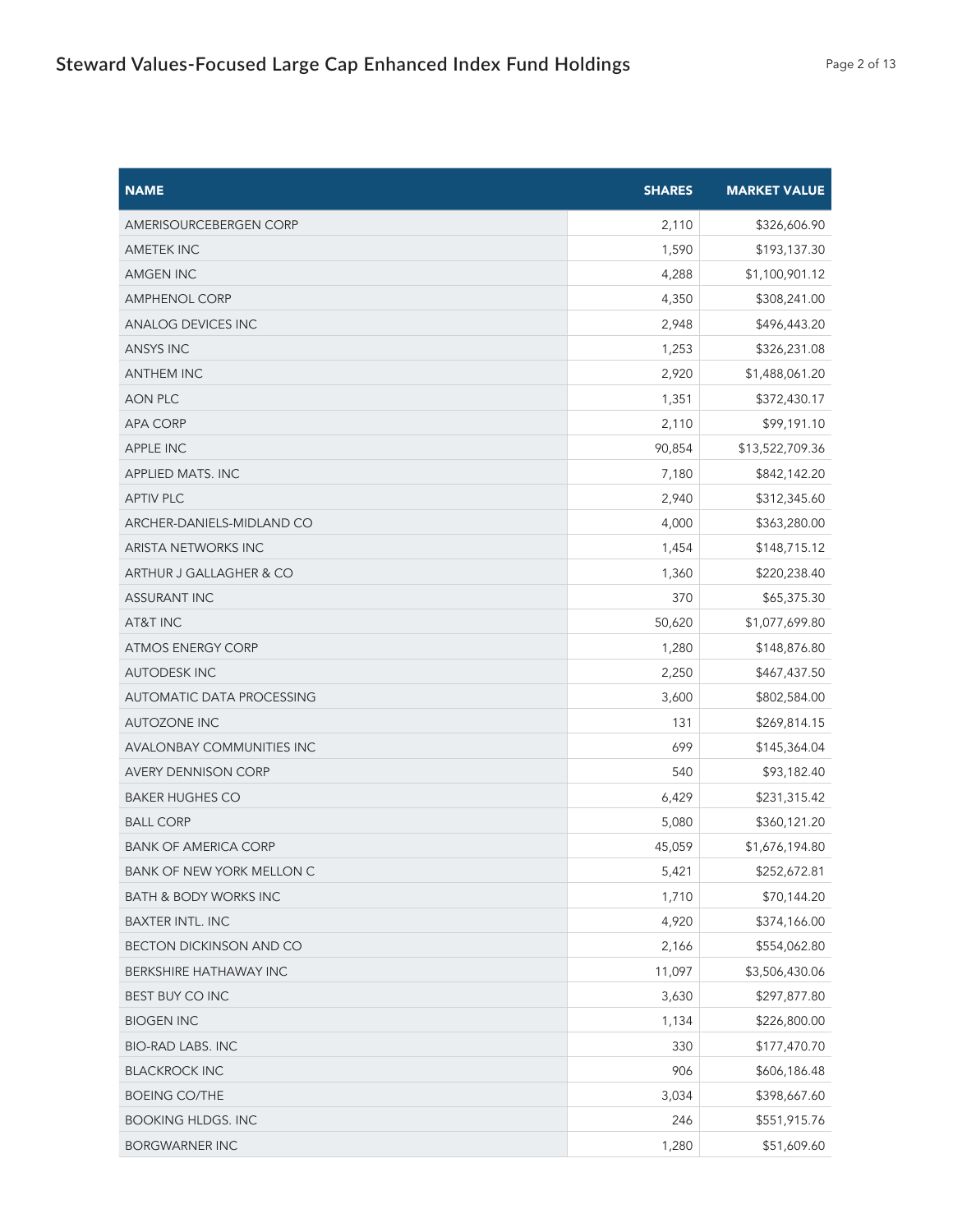| <b>NAME</b>                      | <b>SHARES</b> | <b>MARKET VALUE</b> |
|----------------------------------|---------------|---------------------|
| <b>BOSTON PROPS. INC</b>         | 470           | \$52,254.60         |
| <b>BOSTON SCIENTIFIC CORP</b>    | 12,567        | \$515,372.67        |
| <b>BROADCOM INC</b>              | 2,482         | \$1,439,882.66      |
| <b>BROADRIDGE FINL. SOLS. IN</b> | 540           | \$78,958.80         |
| <b>BROWN &amp; BROWN INC</b>     | 2,240         | \$132,988.80        |
| CADENCE DESIGN SYS. INC          | 3,240         | \$498,085.20        |
| CAMDEN PROP. TRUST               | 380           | \$54,526.20         |
| CAMPBELL SOUP CO                 | 2,700         | \$129,357.00        |
| CAPITAL ONE FINL. CORP           | 2,268         | \$289,986.48        |
| <b>CARDINAL HEALTH INC</b>       | 3,640         | \$205,004.80        |
| CARMAX INC                       | 670           | \$66,510.90         |
| <b>CARNIVAL CORP</b>             | 6,190         | \$85,917.20         |
| <b>CARRIER GBL. CORP</b>         | 10,756        | \$422,818.36        |
| <b>CATALENT INC</b>              | 2,000         | \$206,120.00        |
| <b>CATERPILLAR INC</b>           | 3,280         | \$707,988.00        |
| CBOE GBL. MKTS. INC              | 860           | \$96,586.60         |
| CBRE GRP. INC                    | 4,460         | \$369,466.40        |
| <b>CDW CORP/DE</b>               | 1,920         | \$326,131.20        |
| <b>CELANESE CORP</b>             | 590           | \$92,346.80         |
| CENTERPOINT ENERGY INC           | 5,180         | \$166,019.00        |
| CERIDIAN HCM HLDG. INC           | 660           | \$37,158.00         |
| <b>CERNER CORP</b>               | 3,060         | \$290,241.00        |
| CF INDS. HLDGS. INC              | 1,340         | \$132,351.80        |
| CH ROBINSON WORLDWIDE INC        | 2,770         | \$300,572.70        |
| CHARLES SCHWAB CORP/THE          | 9,230         | \$647,023.00        |
| CHARTER COMMS. INC               | 650           | \$329,504.50        |
| CHEVRON CORP                     | 11,443        | \$1,998,634.38      |
| CHIPOTLE MEXICAN GRILL IN        | 151           | \$211,785.05        |
| <b>CHUBB LTD</b>                 | 2,711         | \$572,807.19        |
| CHURCH & DWIGHT CO INC           | 2,740         | \$246,764.40        |
| <b>CIGNA CORP</b>                | 2,650         | \$710,968.50        |
| CINCINNATI FINL. CORP            | 902           | \$115,329.72        |
| <b>CINTAS CORP</b>               | 604           | \$240,591.32        |
| CISCO SYS. INC                   | 31,940        | \$1,438,897.00      |
| <b>CITIGROUP INC</b>             | 11,190        | \$597,657.90        |
| CITIZENS FINL. GRP. INC          | 2,290         | \$94,760.20         |
| CITRIX SYS. INC                  | 2,900         | \$292,001.00        |
| CLOROX CO/THE                    | 1,010         | \$146,813.60        |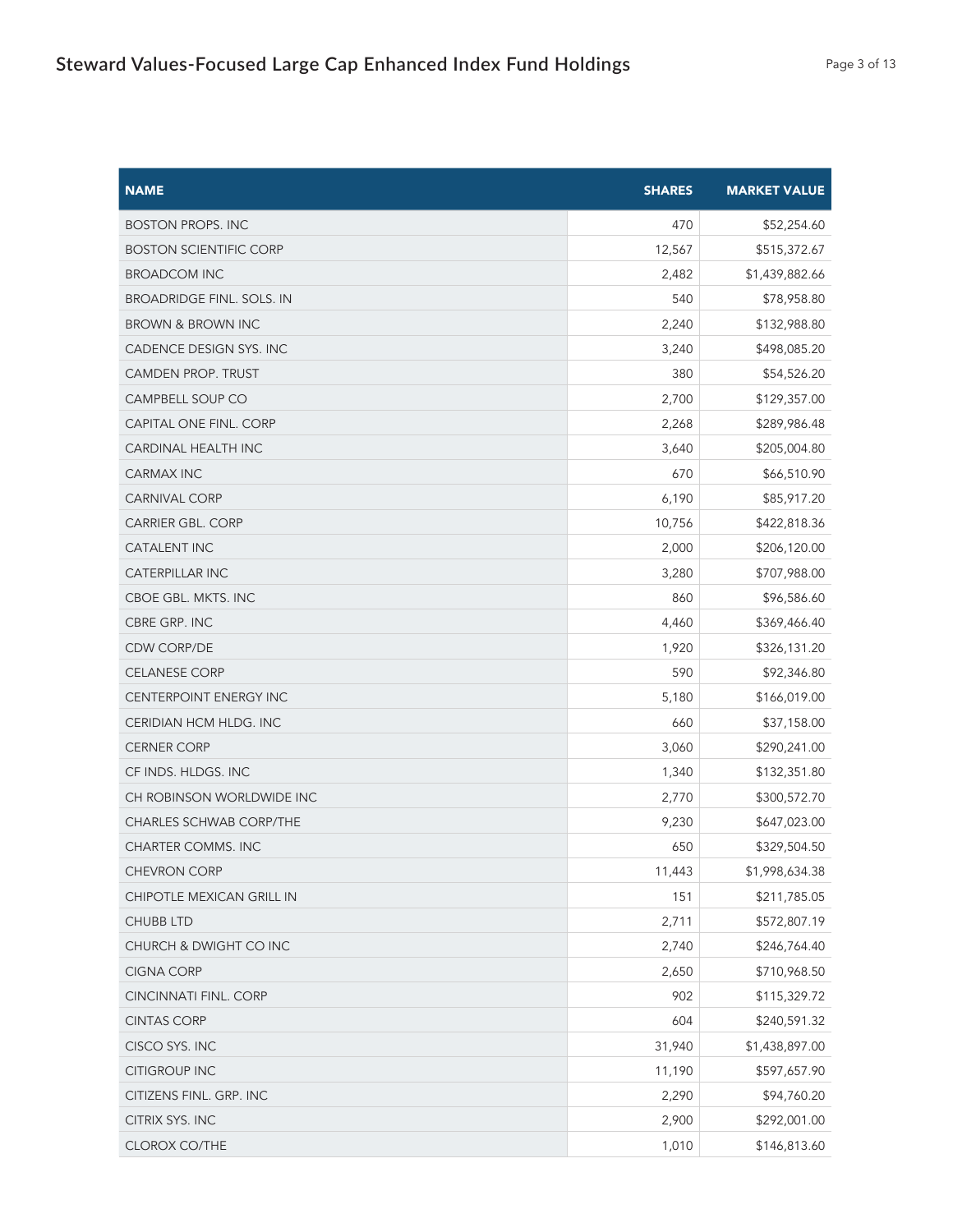| <b>NAME</b>                      | <b>SHARES</b> | <b>MARKET VALUE</b> |
|----------------------------------|---------------|---------------------|
| CME GRP. INC                     | 2,310         | \$459,297.30        |
| CMS ENERGY CORP                  | 3,130         | \$222,355.20        |
| COCA-COLA CO/THE                 | 28,460        | \$1,803,794.80      |
| COGNIZANT TECH. SOLS. COR        | 3,450         | \$257,715.00        |
| COLGATE-PALMOLIVE CO             | 8,480         | \$668,308.80        |
| <b>COMCAST CORP</b>              | 28,230        | \$1,250,024.40      |
| COMERICA INC                     | 420           | \$34,948.20         |
| <b>CONAGRA BRANDS INC</b>        | 4,970         | \$163,463.30        |
| <b>CONOCOPHILLIPS</b>            | 7,447         | \$836,744.92        |
| CONSOLIDATED EDISON INC          | 2,760         | \$273,957.60        |
| <b>CONSTELLATION ENERGY CORP</b> | 2,519         | \$156,379.52        |
| <b>COOPER COS INC/THE</b>        | 430           | \$150,818.20        |
| <b>COPART INC</b>                | 1,330         | \$152,324.90        |
| <b>CORNING INC</b>               | 5,970         | \$213,845.40        |
| <b>CORTEVA INC</b>               | 5,125         | \$320,927.50        |
| <b>COSTCO WHOLESALE CORP</b>     | 2,906         | \$1,354,835.32      |
| <b>COTERRA ENERGY INC</b>        | 4,790         | \$164,440.70        |
| <b>CROWN CASTLE INTL. CORP</b>   | 3,840         | \$728,256.00        |
| CSX CORP                         | 17,120        | \$544,244.80        |
| <b>CUMMINS INC</b>               | 617           | \$129,027.04        |
| <b>CVS HEALTH CORP</b>           | 9,147         | \$884,972.25        |
| <b>DANAHER CORP</b>              | 4,700         | \$1,239,954.00      |
| <b>DAVITA INC</b>                | 770           | \$75,067.30         |
| DEERE & CO                       | 1,693         | \$605,721.54        |
| DELTA AIR LINES INC              | 4,500         | \$187,605.00        |
| <b>DENTSPLY SIRONA INC</b>       | 2,410         | \$95,339.60         |
| DEVON ENERGY CORP                | 3,610         | \$270,389.00        |
| <b>DEXCOM INC</b>                | 600           | \$178,764.00        |
| DIAMONDBACK ENERGY INC           | 680           | \$103,373.60        |
| DIGITAL REALTY TST. INC          | 1,690         | \$235,907.10        |
| <b>DISCOVER FINL. SERVICES</b>   | 1,740         | \$197,472.60        |
| DISH NETWORK CORP                | 1,770         | \$40,409.10         |
| DOLLAR GEN. CORP                 | 1,490         | \$328,306.60        |
| <b>DOLLAR TREE INC</b>           | 1,432         | \$229,592.56        |
| DOMINION ENERGY INC              | 5,852         | \$492,855.44        |
| DOMINO'S PIZZA INC               | 180           | \$65,370.60         |
| DOVER CORP                       | 870           | \$116,501.70        |
| DOW INC                          | 4,892         | \$332,558.16        |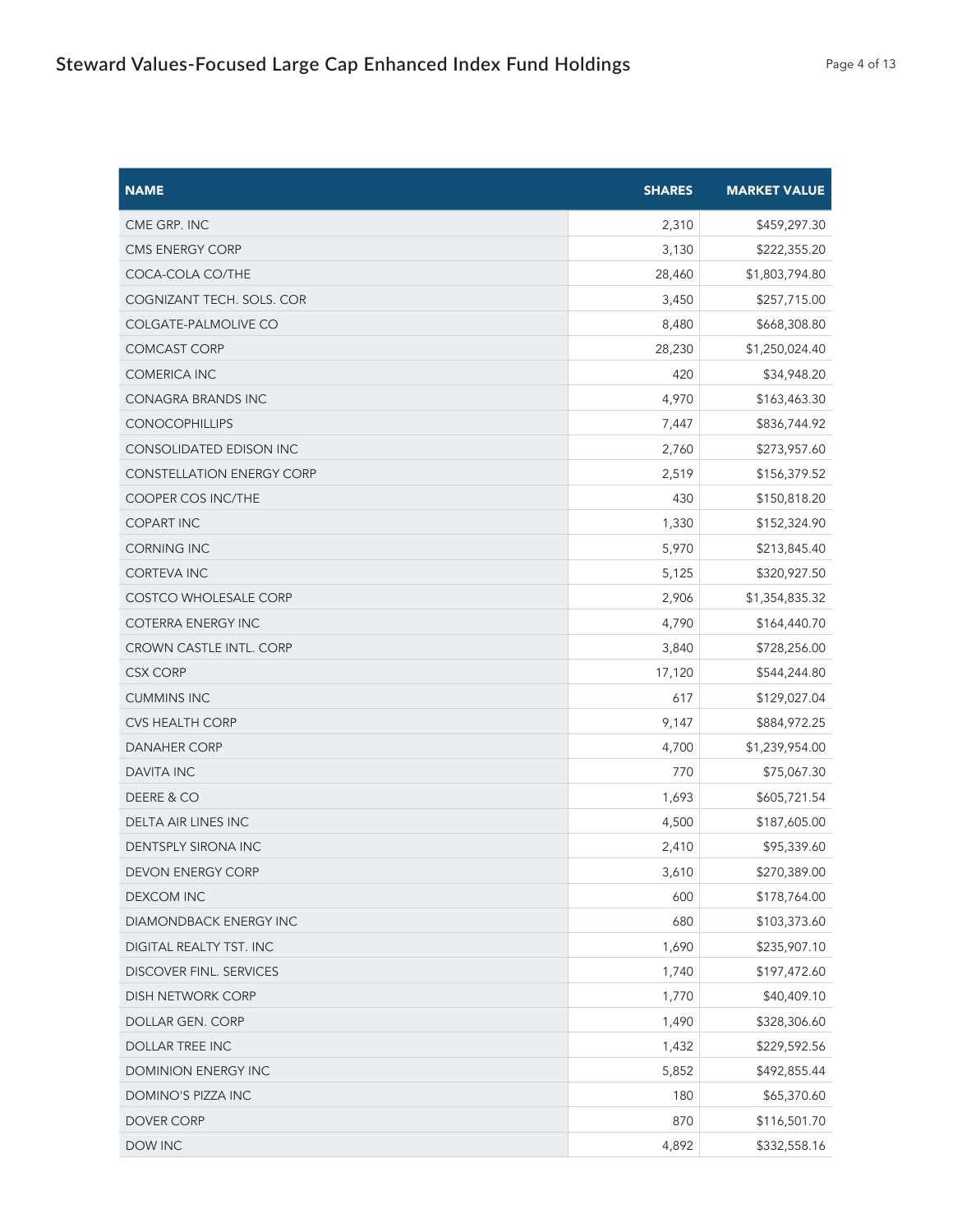| <b>NAME</b>                      | <b>SHARES</b> | <b>MARKET VALUE</b> |
|----------------------------------|---------------|---------------------|
| DR HORTON INC                    | 956           | \$71,843.40         |
| DTE ENERGY CO                    | 1,320         | \$175,177.20        |
| <b>DUKE ENERGY CORP</b>          | 5,124         | \$576,552.48        |
| DUKE REALTY CORP                 | 3,580         | \$189,131.40        |
| DUPONT DE NEMOURS INC            | 3,035         | \$205,924.75        |
| DXC TECH. CO                     | 1,677         | \$59,063.94         |
| EASTMAN CHEM. CO                 | 320           | \$35,251.20         |
| <b>EATON CORP PLC</b>            | 2,500         | \$346,500.00        |
| <b>EBAY INC</b>                  | 4,020         | \$195,653.40        |
| <b>ECOLAB INC</b>                | 1,416         | \$232,096.56        |
| <b>EDISON INTERNATIONAL</b>      | 2,390         | \$167,084.90        |
| <b>EDWARDS LIFESCIENCES CORP</b> | 4,631         | \$467,036.35        |
| ELECTRONIC ARTS INC              | 3,770         | \$522,710.50        |
| ELI LILLY & CO                   | 5,270         | \$1,651,828.80      |
| <b>EMERSON ELEC. CO</b>          | 3,930         | \$348,433.80        |
| <b>ENPHASE ENERGY INC</b>        | 740           | \$137,780.60        |
| <b>ENTERGY CORP</b>              | 960           | \$115,507.20        |
| EOG RES. INC                     | 3,154         | \$431,971.84        |
| EPAM SYS. INC                    | 280           | \$94,785.60         |
| <b>EQUIFAX INC</b>               | 620           | \$125,599.60        |
| <b>EQUINIX INC</b>               | 843           | \$579,216.87        |
| <b>EQUITY RESIDENTIAL</b>        | 4,040         | \$310,393.20        |
| ESSEX PROP. TST. INC             | 307           | \$87,141.95         |
| ESTEE LAUDER COS INC/THE         | 1,368         | \$348,361.20        |
| <b>ETSY INC</b>                  | 690           | \$55,972.80         |
| <b>EVEREST RE GRP. LTD</b>       | 210           | \$59,325.00         |
| <b>EVERGY INC</b>                | 1,840         | \$128,689.60        |
| <b>EVERSOURCE ENERGY</b>         | 3,670         | \$338,814.40        |
| <b>EXELON CORP</b>               | 7,559         | \$371,524.85        |
| EXPEDIA GRP. INC                 | 845           | \$109,283.85        |
| EXPEDITORS INTL. OF WASHI        | 3,360         | \$365,702.40        |
| EXTRA SPACE STORAGE INC          | 820           | \$146,124.00        |
| <b>EXXON MOBIL CORP</b>          | 25,600        | \$2,457,600.00      |
| F5 INC                           | 270           | \$44,020.80         |
| FACTSET RESEARCH SYS. INC        | 360           | \$137,440.80        |
| <b>FASTENAL CO</b>               | 4,700         | \$251,732.00        |
| FEDERAL REALTY INV. TRUST        | 160           | \$18,395.20         |
| <b>FEDEX CORP</b>                | 1,316         | \$295,547.28        |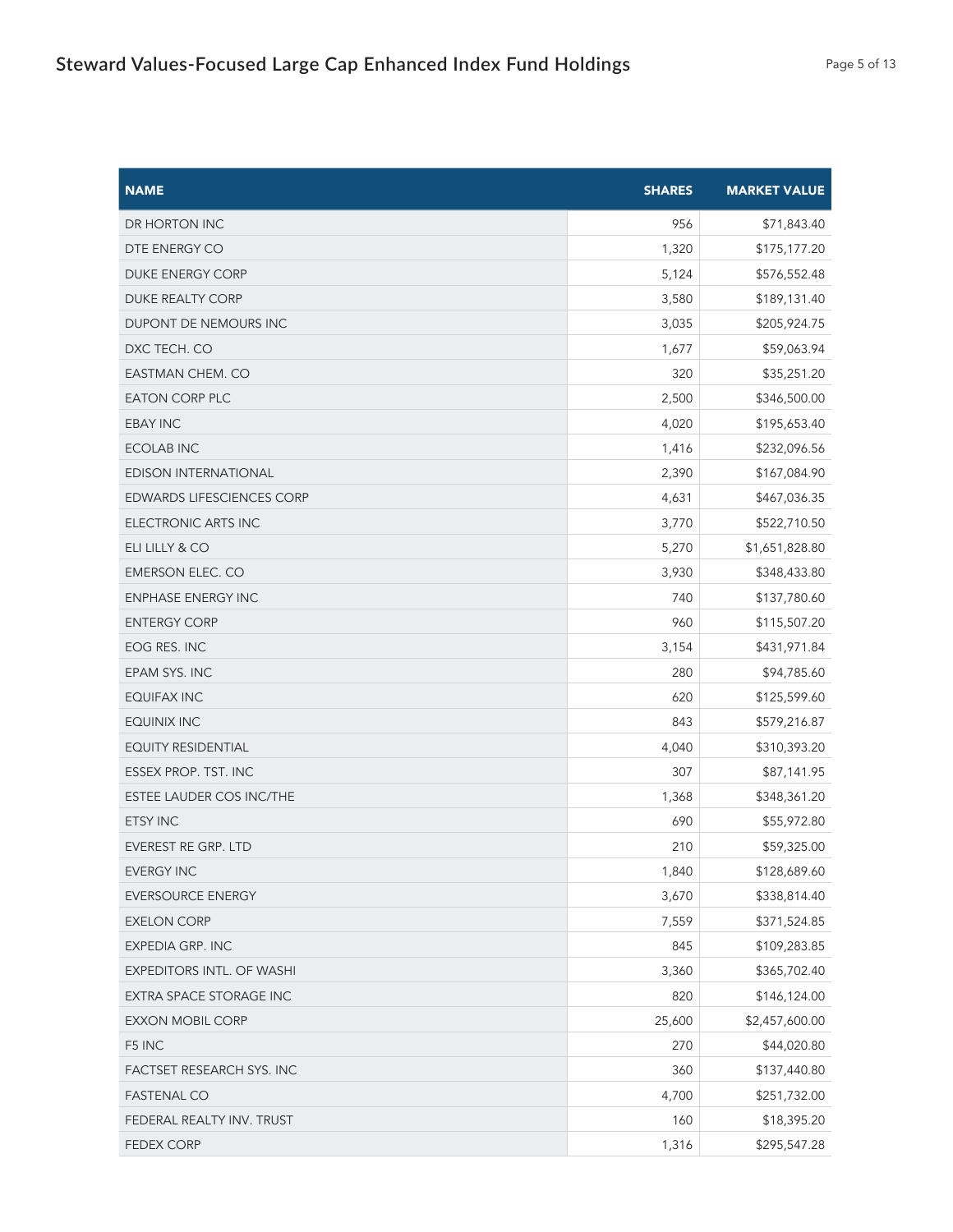| <b>NAME</b>                          | <b>SHARES</b> | <b>MARKET VALUE</b> |
|--------------------------------------|---------------|---------------------|
| FIDELITY NATL. INFO. SERV            | 3,376         | \$352,792.00        |
| FIFTH THIRD BANCORP                  | 5,090         | \$200,698.70        |
| FIRST REPUBLIC BANK/CA               | 760           | \$117,822.80        |
| <b>FIRSTENERGY CORP</b>              | 4,259         | \$182,966.64        |
| <b>FISERV INC</b>                    | 3,670         | \$367,660.60        |
| <b>FLEETCOR TECHS. INC</b>           | 380           | \$94,547.80         |
| <b>FMC CORP</b>                      | 650           | \$79,677.00         |
| FORD MOTOR CO                        | 26,960        | \$368,812.80        |
| <b>FORTINET INC</b>                  | 800           | \$235,312.00        |
| <b>FORTIVE CORP</b>                  | 2,460         | \$151,954.20        |
| <b>FORTUNE BRANDS HOME &amp; SEC</b> | 620           | \$42,997.00         |
| <b>FOX CORP</b>                      | 1,460         | \$51,844.60         |
| <b>FOX CORP</b>                      | 2,640         | \$86,354.40         |
| <b>FRANKLIN RES. INC</b>             | 2,300         | \$62,284.00         |
| <b>FREEPORT-MCMORAN INC</b>          | 9,248         | \$361,411.84        |
| <b>GARMIN LTD</b>                    | 960           | \$101,395.20        |
| <b>GARTNER INC</b>                   | 430           | \$112,832.00        |
| <b>GENERAC HLDGS. INC</b>            | 350           | \$86,478.00         |
| <b>GENERAL DYNAMICS CORP</b>         | 1,554         | \$349,510.14        |
| <b>GENERAL MILLS INC</b>             | 6,660         | \$465,201.00        |
| <b>GENERAL MOTORS CO</b>             | 8,190         | \$316,789.20        |
| <b>GENUINE PARTS CO</b>              | 850           | \$116,220.50        |
| <b>GILEAD SCIENCES INC</b>           | 11,640        | \$754,854.00        |
| <b>GLOBAL PAYMENTS INC</b>           | 1,467         | \$192,235.68        |
| <b>GLOBE LIFE INC</b>                | 367           | \$35,808.19         |
| <b>GOLDMAN SACHS GRP. INC/TH</b>     | 1,822         | \$595,520.70        |
| <b>HALLIBURTON CO</b>                | 4,920         | \$199,260.00        |
| HARTFORD FINL. SERVS. GRP            | 2,460         | \$178,374.60        |
| <b>HASBRO INC</b>                    | 3,080         | \$276,430.00        |
| HENRY SCHEIN INC                     | 1,470         | \$125,890.80        |
| <b>HERSHEY CO/THE</b>                | 1,340         | \$283,691.40        |
| <b>HESS CORP</b>                     | 1,220         | \$150,145.40        |
| HEWLETT PACKARD ENT. CO              | 30,870        | \$481,572.00        |
| HILTON WORLDWIDE HLDGS. I            | 1,590         | \$223,967.40        |
| <b>HOLOGIC INC</b>                   | 2,270         | \$170,862.90        |
| HOME DEPOT INC/THE                   | 6,959         | \$2,106,837.25      |
| HONEYWELL INTL. INC                  | 4,022         | \$778,739.64        |
| HORMEL FOODS CORP                    | 4,450         | \$216,581.50        |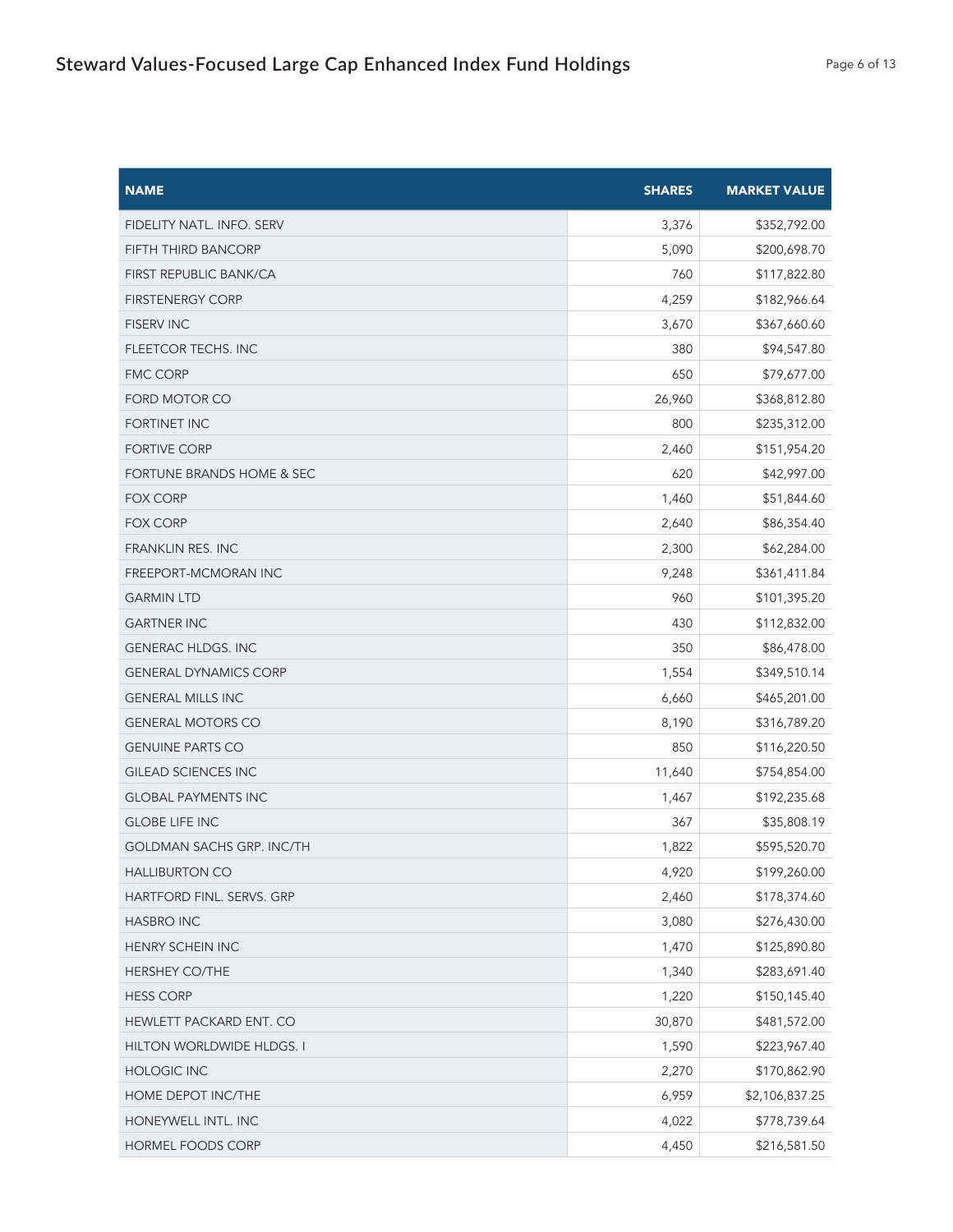| <b>NAME</b>                          | <b>SHARES</b> | <b>MARKET VALUE</b> |
|--------------------------------------|---------------|---------------------|
| HOST HOTELS & RESORTS INC            | 6,193         | \$123,798.07        |
| <b>HOWMET AEROSPACE INC</b>          | 2,863         | \$102,409.51        |
| HP INC                               | 14,350        | \$557,354.00        |
| <b>HUMANA INC</b>                    | 1,587         | \$720,863.01        |
| HUNTINGTON BANCSHARES INC            | 12,350        | \$171,418.00        |
| HUNTINGTON INGALLS INDS.             | 92            | \$19,362.32         |
| <b>IDEX CORP</b>                     | 390           | \$74,704.50         |
| <b>IDEXX LABS. INC</b>               | 620           | \$242,804.40        |
| <b>ILLINOIS TOOL WORKS INC</b>       | 2,004         | \$416,972.28        |
| <b>ILLUMINA INC</b>                  | 1,997         | \$478,241.56        |
| <b>INCYTE CORP</b>                   | 2,910         | \$220,839.90        |
| <b>INGERSOLL RAND INC</b>            | 2,638         | \$124,381.70        |
| <b>INTEL CORP</b>                    | 29,180        | \$1,296,175.60      |
| INTERCONTINENTAL EXCHANGE            | 3,715         | \$380,378.85        |
| INTERNATIONAL BUSINESS MA            | 7,246         | \$1,006,034.64      |
| <b>INTERNATIONAL FLAVORS &amp; F</b> | 1,480         | \$195,611.60        |
| <b>INTERNATIONAL PAPER CO</b>        | 3,890         | \$188,470.50        |
| <b>INTERPUBLIC GRP. OF COS I</b>     | 3,130         | \$100,879.90        |
| <b>INTUIT INC</b>                    | 2,202         | \$912,640.92        |
| <b>INTUITIVE SURGICAL INC</b>        | 2,317         | \$527,441.88        |
| <b>INVESCO LTD</b>                   | 2,500         | \$48,350.00         |
| <b>IPG PHOTONICS CORP</b>            | 100           | \$10,549.00         |
| IQVIA HLDGS. INC                     | 1,900         | \$408,975.00        |
| <b>IRON MOUNTAIN INC</b>             | 2,059         | \$110,980.10        |
| J M SMUCKER CO/THE                   | 870           | \$109,071.90        |
| JACK HENRY & ASSOC. INC              | 520           | \$97,822.40         |
| JACOBS ENG. GRP. INC                 | 560           | \$78,450.40         |
| JB HUNT TRANSPORT SERVS.             | 480           | \$82,838.40         |
| JOHNSON CONTROLS INTL. PL            | 8,141         | \$443,765.91        |
| JPMORGAN CHASE & CO                  | 17,094        | \$2,260,339.62      |
| <b>JUNIPER NETWORKS INC</b>          | 2,860         | \$87,744.80         |
| KELLOGG CO                           | 3,850         | \$268,499.00        |
| <b>KEYCORP</b>                       | 7,900         | \$157,684.00        |
| KEYSIGHT TECHS. INC                  | 2,550         | \$371,280.00        |
| KIMBERLY-CLARK CORP                  | 3,000         | \$399,060.00        |
| KIMCO REALTY CORP                    | 5,150         | \$121,797.50        |
| KINDER MORGAN INC                    | 18,540        | \$365,052.60        |
| <b>KLA CORP</b>                      | 830           | \$302,825.50        |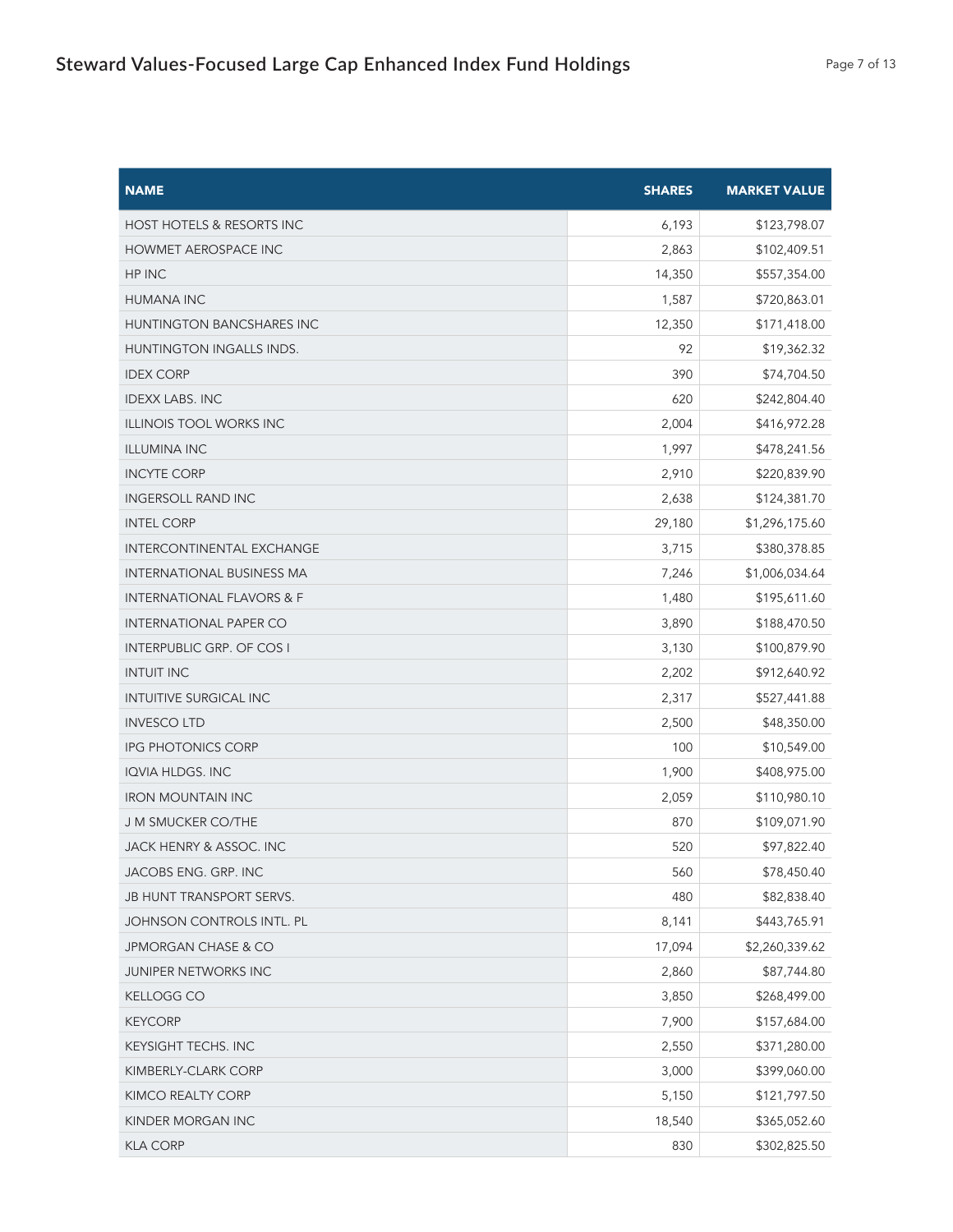| <b>NAME</b>                      | <b>SHARES</b> | <b>MARKET VALUE</b> |
|----------------------------------|---------------|---------------------|
| <b>KRAFT HEINZ CO/THE</b>        | 6,176         | \$233,638.08        |
| <b>KROGER CO/THE</b>             | 4,910         | \$260,082.70        |
| L3HARRIS TECHS. INC              | 1,248         | \$300,643.20        |
| <b>LABORATORY CORP OF AMERIC</b> | 810           | \$199,843.20        |
| LAM RESEARCH CORP                | 1,236         | \$642,757.08        |
| LAMB WESTON HLDGS. INC           | 1,000         | \$67,580.00         |
| <b>LENNAR CORP</b>               | 120           | \$9,630.00          |
| LINCOLN NATL. CORP               | 486           | \$28,153.98         |
| LINDE PLC                        | 3,793         | \$1,231,511.24      |
| LIVE NATION ENTERTAINMENT        | 740           | \$70,337.00         |
| LKQ CORP                         | 6,480         | \$333,007.20        |
| <b>LOCKHEED MARTIN CORP</b>      | 1,659         | \$730,142.49        |
| <b>LOEWS CORP</b>                | 880           | \$57,631.20         |
| LOWE'S COS INC                   | 5,110         | \$997,983.00        |
| LUMEN TECHS. INC                 | 8,539         | \$104,517.36        |
| LYONDELLBASELL INDS. NV          | 1,530         | \$174,802.50        |
| <b>M&amp;T BANK CORP</b>         | 850           | \$152,974.50        |
| <b>MARATHON OIL CORP</b>         | 5,800         | \$182,294.00        |
| <b>MARATHON PETROLEUM CORP</b>   | 3,268         | \$332,649.72        |
| MARKETAXESS HLDGS. INC           | 250           | \$70,420.00         |
| MARRIOTT INTL. INC/MD            | 1,636         | \$280,704.88        |
| MARSH & MCLENNAN COS INC         | 3,210         | \$513,439.50        |
| MARTIN MARIETTA MATS. INC        | 256           | \$86,881.28         |
| <b>MASCO CORP</b>                | 2,370         | \$134,355.30        |
| MASTERCARD INC                   | 5,122         | \$1,833,010.14      |
| MATCH GRP. INC                   | 1,590         | \$125,260.20        |
| MCCORMICK INC/MD                 | 2,270         | \$210,474.40        |
| MCDONALD'S CORP                  | 4,431         | \$1,117,542.51      |
| <b>MCKESSON CORP</b>             | 1,335         | \$438,801.15        |
| MEDTRONIC PLC                    | 9,023         | \$903,653.45        |
| META PLATFORMS INC               | 13,418        | \$2,598,261.52      |
| METLIFE INC                      | 8,680         | \$584,945.20        |
| METTLER-TOLEDO INTL. INC         | 433           | \$556,889.96        |
| MICROCHIP TECH. INC              | 3,030         | \$220,129.50        |
| MICRON TECH. INC                 | 6,630         | \$489,559.20        |
| MICROSOFT CORP                   | 44,910        | \$12,209,681.70     |
| MID-AMERICA APT. COMMUNIT        | 670           | \$121,270.00        |
| MODERNA INC                      | 2,190         | \$318,272.70        |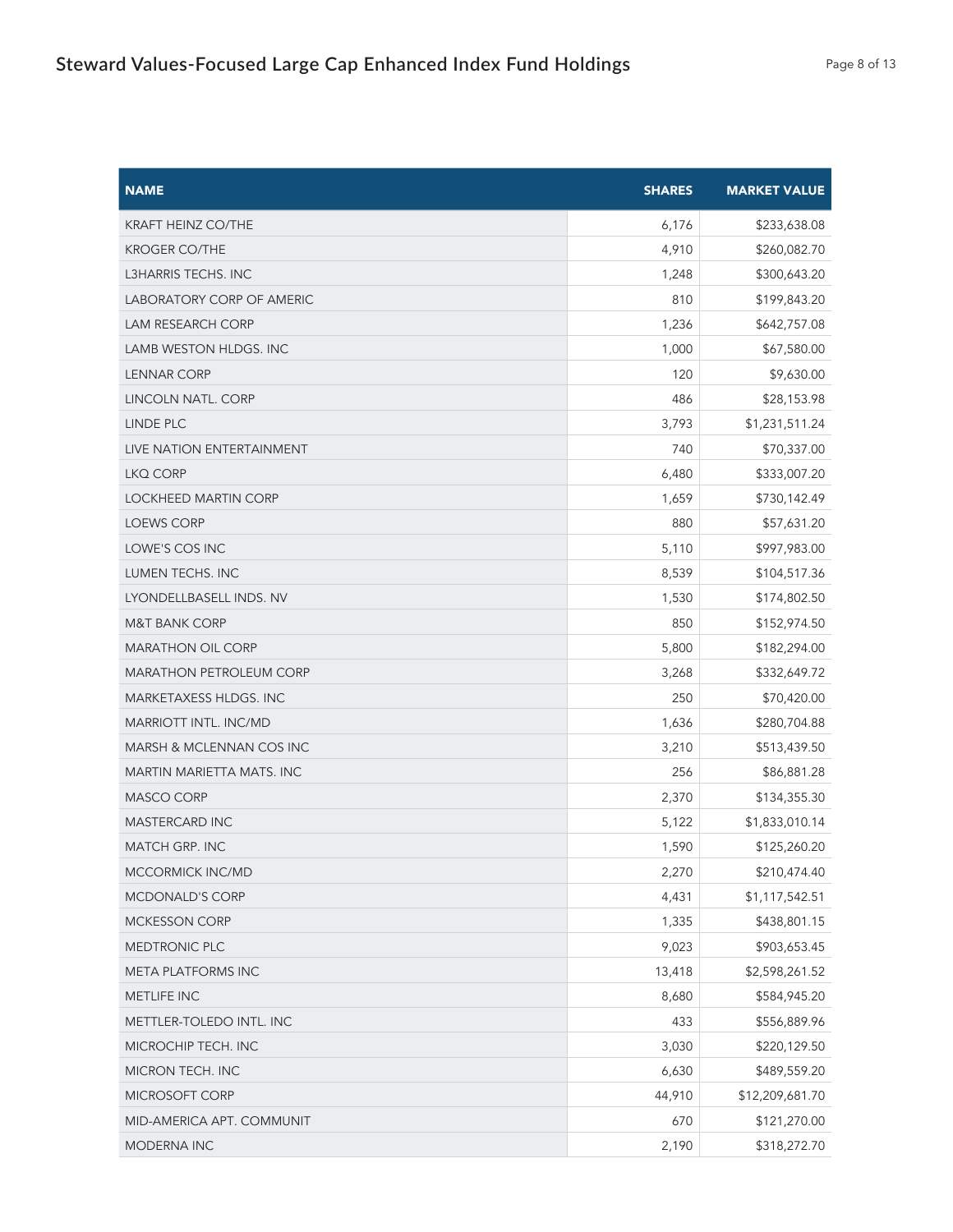| <b>NAME</b>                  | <b>SHARES</b> | <b>MARKET VALUE</b> |
|------------------------------|---------------|---------------------|
| <b>MOHAWK INDS. INC</b>      | 34            | \$4,809.64          |
| <b>MOLINA HEALTHCARE INC</b> | 1,030         | \$298,926.60        |
| <b>MONDELEZ INTL. INC</b>    | 11,090        | \$704,880.40        |
| MONOLITHIC POWER SYS. INC    | 230           | \$103,589.70        |
| <b>MONSTER BEVERAGE CORP</b> | 3,240         | \$288,748.80        |
| MOODY'S CORP                 | 1,808         | \$545,238.56        |
| <b>MORGAN STANLEY</b>        | 8,536         | \$735,291.04        |
| MOSAIC CO/THE                | 2,380         | \$149,107.00        |
| MOTOROLA SOLS. INC           | 2,021         | \$444,094.54        |
| MSCI INC                     | 472           | \$208,789.20        |
| <b>NASDAQ INC</b>            | 890           | \$138,181.40        |
| <b>NETAPP INC</b>            | 1,540         | \$110,803.00        |
| <b>NETFLIX INC</b>           | 2,530         | \$499,523.20        |
| NEWELL BRANDS INC            | 13,360        | \$286,438.40        |
| <b>NEWMONT CORP</b>          | 5,540         | \$375,889.00        |
| <b>NEWS CORP</b>             | 1,680         | \$29,534.40         |
| <b>NEWS CORP</b>             | 2,690         | \$46,806.00         |
| NEXTERA ENERGY INC           | 12,186        | \$922,358.34        |
| NI FDS TREAS PORT PREMIER    | 3,723,344     | \$3,723,344.38      |
| NIELSEN HLDGS. PLC           | 3,850         | \$98,406.00         |
| NIKE INC                     | 7,430         | \$883,055.50        |
| NISOURCE INC                 | 4,370         | \$137,436.50        |
| <b>NORDSON CORP</b>          | 230           | \$50,112.40         |
| NORFOLK SOUTHERN CORP        | 1,418         | \$339,837.88        |
| NORTHERN TST. CORP           | 1,290         | \$144,157.50        |
| NORTHROP GRUMMAN CORP        | 947           | \$443,167.59        |
| NORTONLIFELOCK INC           | 13,682        | \$333,019.88        |
| NORWEGIAN CRUISE LINE HLD    | 2,830         | \$45,308.30         |
| NRG ENERGY INC               | 2,260         | \$104,050.40        |
| NUCOR CORP                   | 1,690         | \$223,857.40        |
| NVIDIA CORP                  | 15,688        | \$2,929,263.36      |
| <b>NVR INC</b>               | 10            | \$44,506.20         |
| NXP SEMICONDUCTORS NV        | 1,290         | \$244,790.40        |
| OCCIDENTAL PETROLEUM CORP    | 5,383         | \$373,095.73        |
| OLD DOMINION FREIGHT LINE    | 630           | \$162,691.20        |
| OMNICOM GRP. INC             | 1,340         | \$99,977.40         |
| <b>ONEOK INC</b>             | 2,580         | \$169,893.00        |
| ORACLE CORP                  | 9,591         | \$689,784.72        |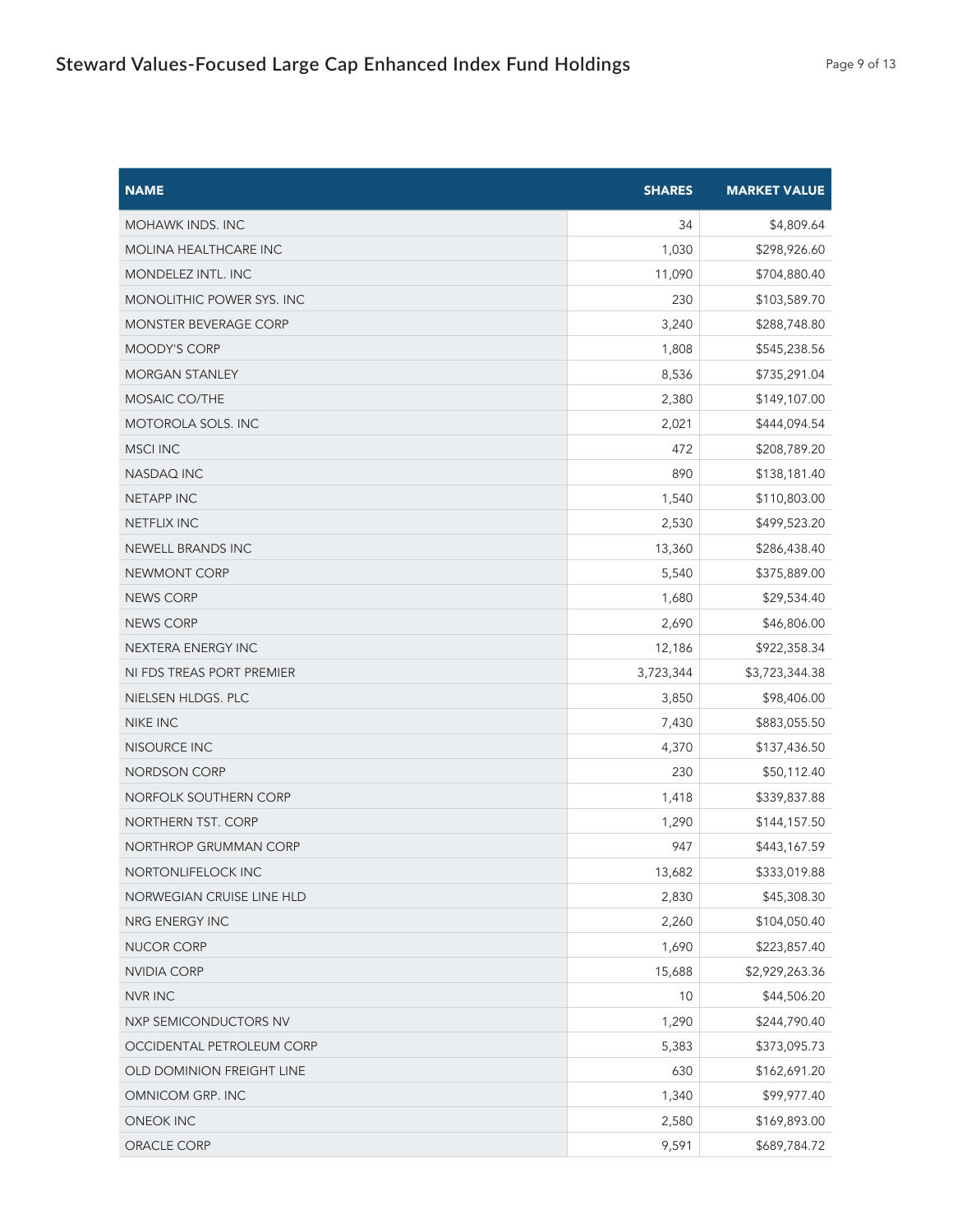| <b>NAME</b>               | <b>SHARES</b> | <b>MARKET VALUE</b> |
|---------------------------|---------------|---------------------|
| O'REILLY AUTOMOTIVE INC   | 452           | \$288,000.84        |
| ORGANON & CO              | 3,400         | \$129,064.00        |
| OTIS WORLDWIDE CORP       | 2,903         | \$215,983.20        |
| PACCAR INC                | 2,215         | \$192,350.60        |
| PACKAGING CORP OF AMERICA | 890           | \$139,979.20        |
| PARAMOUNT GLOBAL          | 3,950         | \$135,603.50        |
| PARKER-HANNIFIN CORP      | 608           | \$165,479.36        |
| PAYCHEX INC               | 2,190         | \$271,187.70        |
| PAYCOM SOFTWARE INC       | 240           | \$68,241.60         |
| PAYPAL HLDGS. INC         | 6,630         | \$564,942.30        |
| PENTAIR PLC               | 540           | \$27,091.80         |
| PEPSICO INC               | 11,071        | \$1,857,160.25      |
| PERKINELMER INC           | 1,290         | \$193,074.30        |
| PHILLIPS 66               | 2,469         | \$248,899.89        |
| PINNACLE WEST CAP. CORP   | 510           | \$39,601.50         |
| PIONEER NATURAL RES. CO   | 1,226         | \$340,754.44        |
| PNC FINL. SERVS. GRP. INC | 2,204         | \$386,603.64        |
| POOL CORP                 | 760           | \$302,951.20        |
| PPG INDS. INC             | 1,408         | \$178,097.92        |
| PPL CORP                  | 7,780         | \$234,800.40        |
| PRINCIPAL FINL. GRP. INC  | 1,760         | \$128,356.80        |
| PROCTER & GAMBLE CO/THE   | 15,801        | \$2,336,651.88      |
| PROGRESSIVE CORP/THE      | 4,070         | \$485,876.60        |
| PROLOGIS INC              | 6,082         | \$775,333.36        |
| PRUDENTIAL FINL. INC      | 1,895         | \$201,343.75        |
| PTC INC                   | 570           | \$66,422.10         |
| PUBLIC SERV. ENT. GRP. IN | 4,276         | \$293,077.04        |
| PUBLIC STORAGE            | 1,056         | \$349,155.84        |
| PULTEGROUP INC            | 325           | \$14,709.50         |
| PVH CORP                  | 2,470         | \$175,048.90        |
| QORVO INC                 | 230           | \$25,702.50         |
| QUALCOMM INC              | 6,570         | \$940,955.40        |
| QUANTA SERVS. INC         | 460           | \$54,740.00         |
| QUEST DIAGNOSTICS INC     | 1,130         | \$159,352.60        |
| RAYMOND JAMES FINL. INC   | 1,290         | \$127,052.10        |
| RAYTHEON TECHS. CORP      | 9,051         | \$860,931.12        |
| REALTY INC. CORP          | 3,880         | \$264,693.60        |
| REGENCY CENTERS CORP      | 2,400         | \$163,704.00        |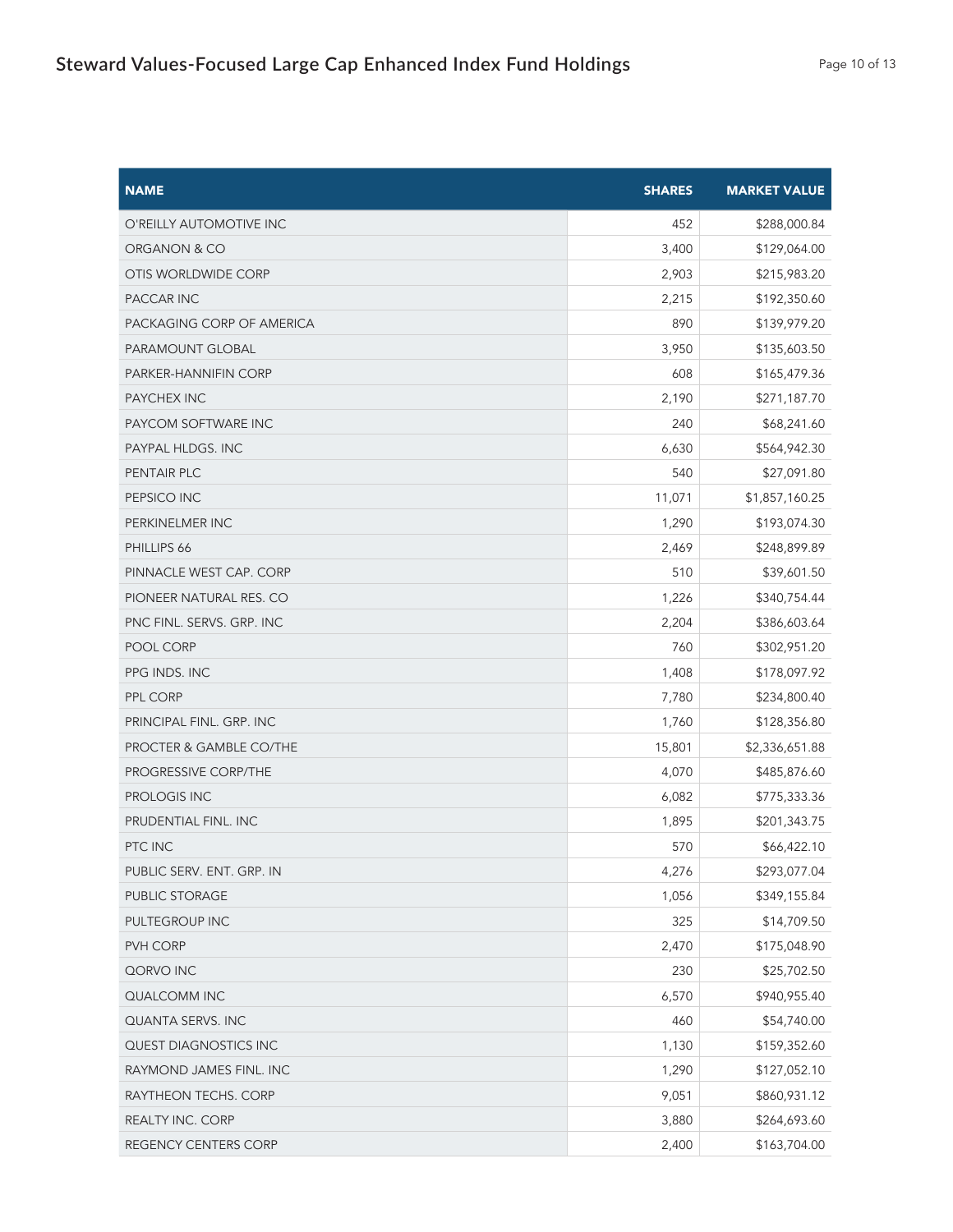| <b>NAME</b>                | <b>SHARES</b> | <b>MARKET VALUE</b> |
|----------------------------|---------------|---------------------|
| REGIONS FINL. CORP         | 7,892         | \$174,334.28        |
| REPUBLIC SERVS. INC        | 1,716         | \$229,669.44        |
| <b>RESMED INC</b>          | 1,090         | \$221,771.40        |
| ROBERT HALF INTL. INC      | 2,880         | \$259,632.00        |
| ROCKWELL AUTOMATION INC    | 686           | \$146,255.20        |
| ROLLINS INC                | 2,895         | \$102,656.70        |
| ROPER TECHS. INC           | 746           | \$330,060.24        |
| ROSS STORES INC            | 1,790         | \$152,185.80        |
| ROYAL CARIBBEAN CRUISES L  | 1,110         | \$64,457.70         |
| S&P GBL. INC               | 2,242         | \$783,534.16        |
| SALESFORCE INC             | 6,960         | \$1,115,270.40      |
| <b>SBA COMMS. CORP</b>     | 661           | \$222,499.21        |
| <b>SCHLUMBERGER NV</b>     | 9,074         | \$417,041.04        |
| SEAGATE TECH. HLDGS. PLC   | 1,320         | \$111,764.40        |
| <b>SEALED AIR CORP</b>     | 1,390         | \$86,430.20         |
| <b>SEMPRA ENERGY</b>       | 2,040         | \$334,274.40        |
| SERVICENOW INC             | 1,620         | \$757,301.40        |
| SHERWIN-WILLIAMS CO/THE    | 1,503         | \$402,864.12        |
| SIGNATURE BANK/NEW YORK N  | 280           | \$60,555.60         |
| SIMON PROP. GRP. INC       | 1,760         | \$201,784.00        |
| SKYWORKS SOLS. INC         | 780           | \$84,918.60         |
| SNAP-ON INC                | 230           | \$51,032.40         |
| SOLAREDGE TECHS. INC       | 280           | \$76,381.20         |
| SOUTHERN CO/THE            | 8,430         | \$637,813.80        |
| SOUTHWEST AIRLINES CO      | 4,040         | \$185,274.40        |
| STANLEY BLACK & DECKER IN  | 812           | \$96,376.28         |
| STARBUCKS CORP             | 6,790         | \$533,015.00        |
| <b>STATE STREET CORP</b>   | 2,217         | \$160,710.33        |
| <b>STERIS PLC</b>          | 890           | \$203,098.00        |
| <b>STRYKER CORP</b>        | 2,484         | \$582,498.00        |
| SVB FINL. GROUP            | 257           | \$125,562.49        |
| <b>SYNCHRONY FINANCIAL</b> | 4,120         | \$152,604.80        |
| <b>SYNOPSYS INC</b>        | 1,700         | \$542,640.00        |
| SYSCO CORP                 | 3,220         | \$271,059.60        |
| T ROWE PRICE GRP. INC      | 2,900         | \$368,561.00        |
| <b>TAPESTRY INC</b>        | 1,650         | \$56,925.00         |
| <b>TARGET CORP</b>         | 3,960         | \$641,044.80        |
| TE CONNECTIVITY LTD        | 1,950         | \$252,310.50        |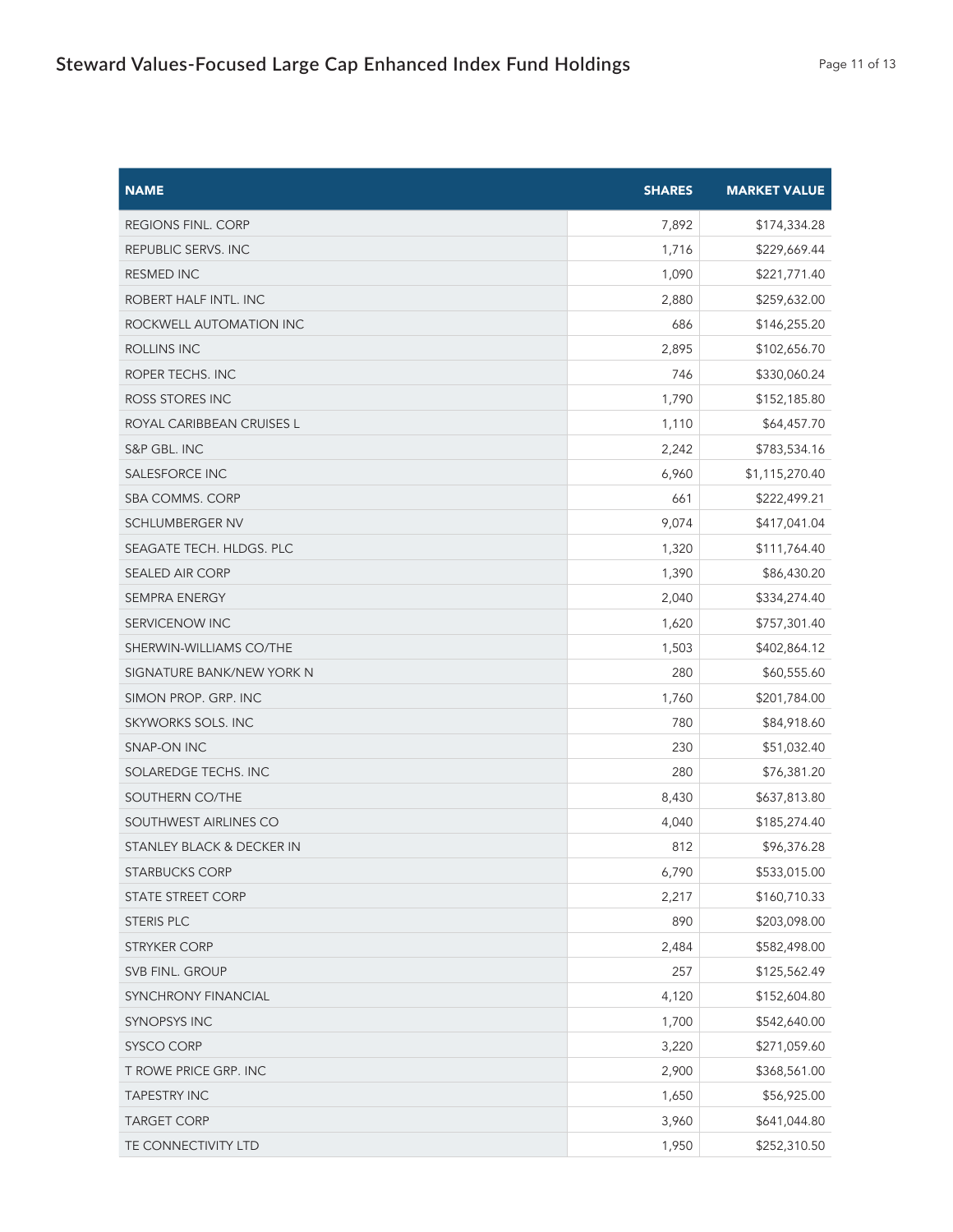| <b>NAME</b>                     | <b>SHARES</b> | <b>MARKET VALUE</b> |
|---------------------------------|---------------|---------------------|
| TELEDYNE TECHS. INC             | 281           | \$113,847.15        |
| <b>TELEFLEX INC</b>             | 397           | \$114,232.78        |
| <b>TERADYNE INC</b>             | 950           | \$103,797.00        |
| <b>TESLA INC</b>                | 4,890         | \$3,707,891.40      |
| <b>TEXAS INSTRUMENTS INC</b>    | 6,930         | \$1,224,946.80      |
| <b>TEXTRON INC</b>              | 1,100         | \$71,819.00         |
| <b>TJX COS INC/THE</b>          | 7,860         | \$499,660.20        |
| <b>T-MOBILE US INC</b>          | 4,120         | \$549,154.80        |
| <b>TRACTOR SUPPLY CO</b>        | 1,760         | \$329,753.60        |
| TRANE TECHS. PLC                | 2,900         | \$400,374.00        |
| <b>TRANSDIGM GRP. INC</b>       | 208           | \$125,916.96        |
| <b>TRAVELERS COS INC/THE</b>    | 1,700         | \$304,368.00        |
| TRIMBLE INC                     | 4,690         | \$319,154.50        |
| <b>TRUIST FINL. CORP</b>        | 8,047         | \$400,257.78        |
| <b>TWITTER INC</b>              | 5,020         | \$198,792.00        |
| <b>TYLER TECHS. INC</b>         | 170           | \$60,489.40         |
| <b>TYSON FOODS INC</b>          | 2,210         | \$198,038.10        |
| <b>UDRINC</b>                   | 2,330         | \$111,374.00        |
| ULTA BEAUTY INC                 | 291           | \$123,122.10        |
| UNDER ARMOUR INC                | 1,620         | \$17,139.60         |
| UNDER ARMOUR INC                | 1,024         | \$9,932.80          |
| UNION PACIFIC CORP              | 3,855         | \$847,251.90        |
| UNITED AIRLINES HLDGS. IN       | 1,020         | \$48,582.60         |
| UNITED PARCEL SERV. INC         | 4,430         | \$807,367.50        |
| UNITED RENTALS INC              | 240           | \$71,563.20         |
| <b>US BANCORP</b>               | 8,680         | \$460,647.60        |
| <b>VALERO ENERGY CORP</b>       | 2,360         | \$305,856.00        |
| <b>VERISIGN INC</b>             | 592           | \$103,333.60        |
| <b>VERISK ANALYTICS INC</b>     | 930           | \$162,675.60        |
| <b>VERIZON COMMS. INC</b>       | 28,210        | \$1,446,890.90      |
| <b>VF CORP</b>                  | 5,235         | \$264,158.10        |
| <b>VISA INC</b>                 | 9,834         | \$2,086,479.78      |
| <b>VORNADO REALTY TRUST</b>     | 825           | \$28,842.00         |
| <b>VULCAN MATS. CO</b>          | 783           | \$129,093.21        |
| W R BERKLEY CORP                | 615           | \$43,744.95         |
| <b>WALGREENS BOOTS ALLIANCE</b> | 4,870         | \$213,452.10        |
| <b>WALMART INC</b>              | 9,420         | \$1,211,694.60      |
| WALT DISNEY CO/THE              | 10,640        | \$1,175,081.60      |